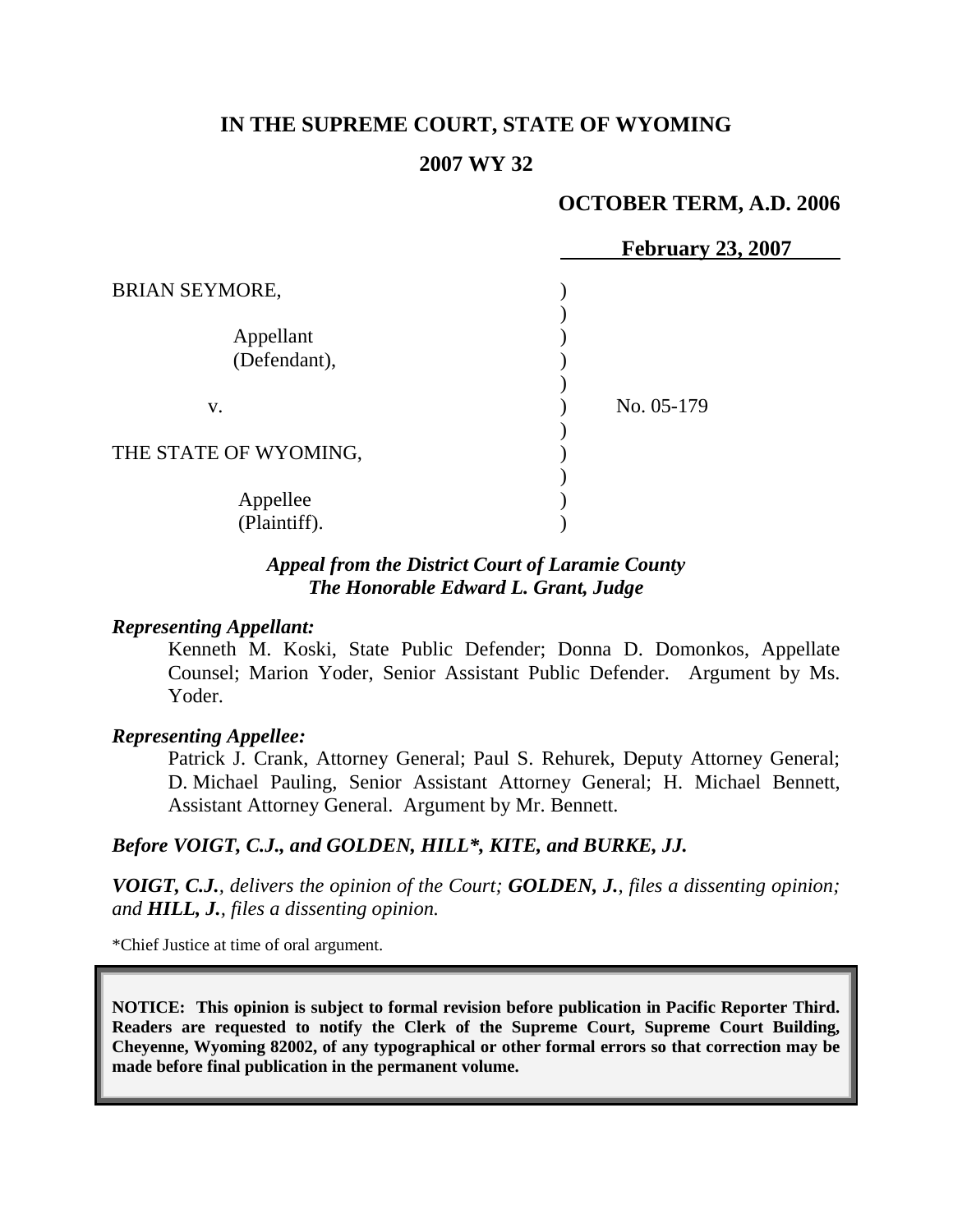## **VOIGT, Chief Justice.**

 $\overline{a}$ 

[¶1] This is an appeal from an escape conviction. The appellant contends that the jury was improperly instructed and that the prosecutor committed misconduct during the trial. We reverse and remand for a new trial.

## **FACTS**

[¶2] On December 24, 2003, during probation revocation proceedings in another matter, the appellant was ordered into placement with Frontier Corrections System (FCS) in Cheyenne, Wyoming. As part of the FCS intake process, the appellant signed an "understanding of escape" form that advised him of the types of actions considered by FCS to constitute "escape." Those actions included failing to return to the facility at the required time.

[¶3] On July 2, 2004, the appellant checked out of FCS at 5:00 p.m., with a required return time of 10:00 p.m. Trial testimony revealed that, instead of returning to FCS, the appellant spent the evening at his girlfriend's house. When the appellant did not return to the facility at 10:00 p.m., FCS personnel placed several telephone calls in an effort to locate him. Being unsuccessful, they notified local law enforcement agencies early the next morning that the appellant had escaped.

 $[$ [4] The appellant telephoned FCS later that morning, allegedly stating that he "knew" he was in trouble" and asking whether he should return to FCS or turn himself in to the local jail. The appellant testified that he tried to turn himself in at the jail, but the jail would not take him without an arrest warrant. Ultimately, the appellant was arrested on August 17, 2004 and charged with escape. He was convicted following a jury trial.

#### **ISSUES**

[¶5] 1. Whether the jury was misinformed about the *mens rea* element of escape?

2. Whether the prosecutor committed misconduct?

# **STATUTES**

[ $[$ [6] The appellant was charged with violating Wyo. Stat. Ann. § 6-5-206(a)(i)  $(LexisNexis 2005)$ ,<sup>1</sup> which reads as follows:

 $1$  The appellant was charged under the 2003 version of the statute, which had the same wording.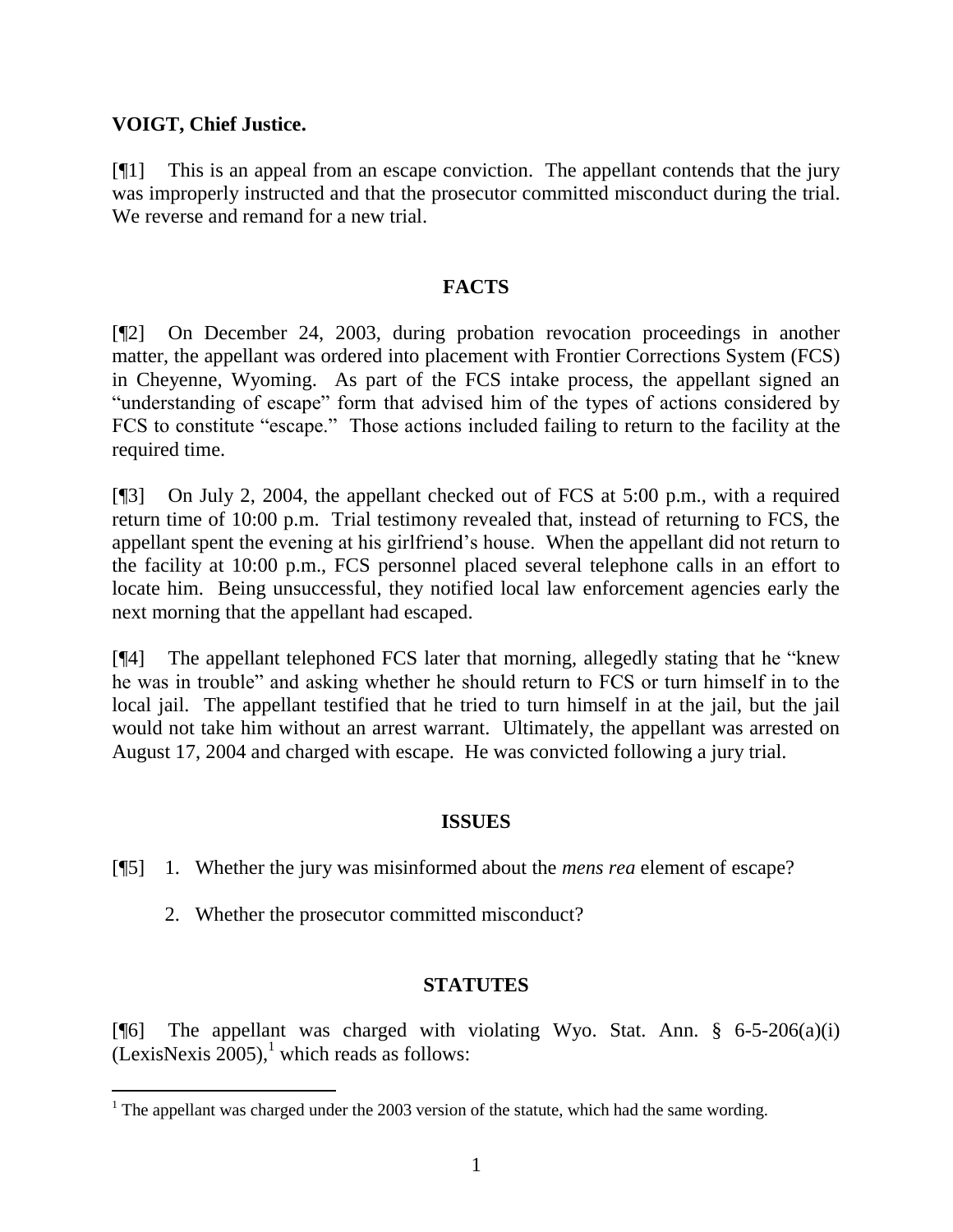(a) A person commits a crime if he escapes from official detention. Escape is:

(i) A felony punishable by imprisonment for not more than ten (10) years, if the detention is the result of a conviction for a felony[.]

[ $\sqrt{7}$ ] The term "official detention" is defined at Wyo. Stat. Ann. § 6-5-201(a)(ii) (LexisNexis 2005):

> (ii) "Official detention" means arrest, detention in a facility for custody of persons under charge or conviction of crime or alleged or found to be delinquent, detention for extradition or deportation, or detention in any manner and in any place for law enforcement purposes. "Official detention" does not include supervision on probation or parole or constraint incidental to release on bail[.]

[¶8] As part of the adult community corrections statutes, Wyo. Stat. Ann. § 7-18-112 (LexisNexis 2005) provides specialized definitions of "escape from official detention" for persons housed in such facilities:

> (a) An offender, parolee or an inmate is deemed guilty of escape from official detention and shall be punished as provided by W.S. 6-5-206(a)(i) if, without proper authorization, he:

(i) Fails to remain within the extended limits of his confinement or to return within the time prescribed to an adult community correctional facility to which he was assigned or transferred; or

(ii) Being a participant in a program established under the provisions of this act he leaves his place of employment or fails or neglects to return to the adult community correctional facility within the time prescribed or when specifically ordered to do so.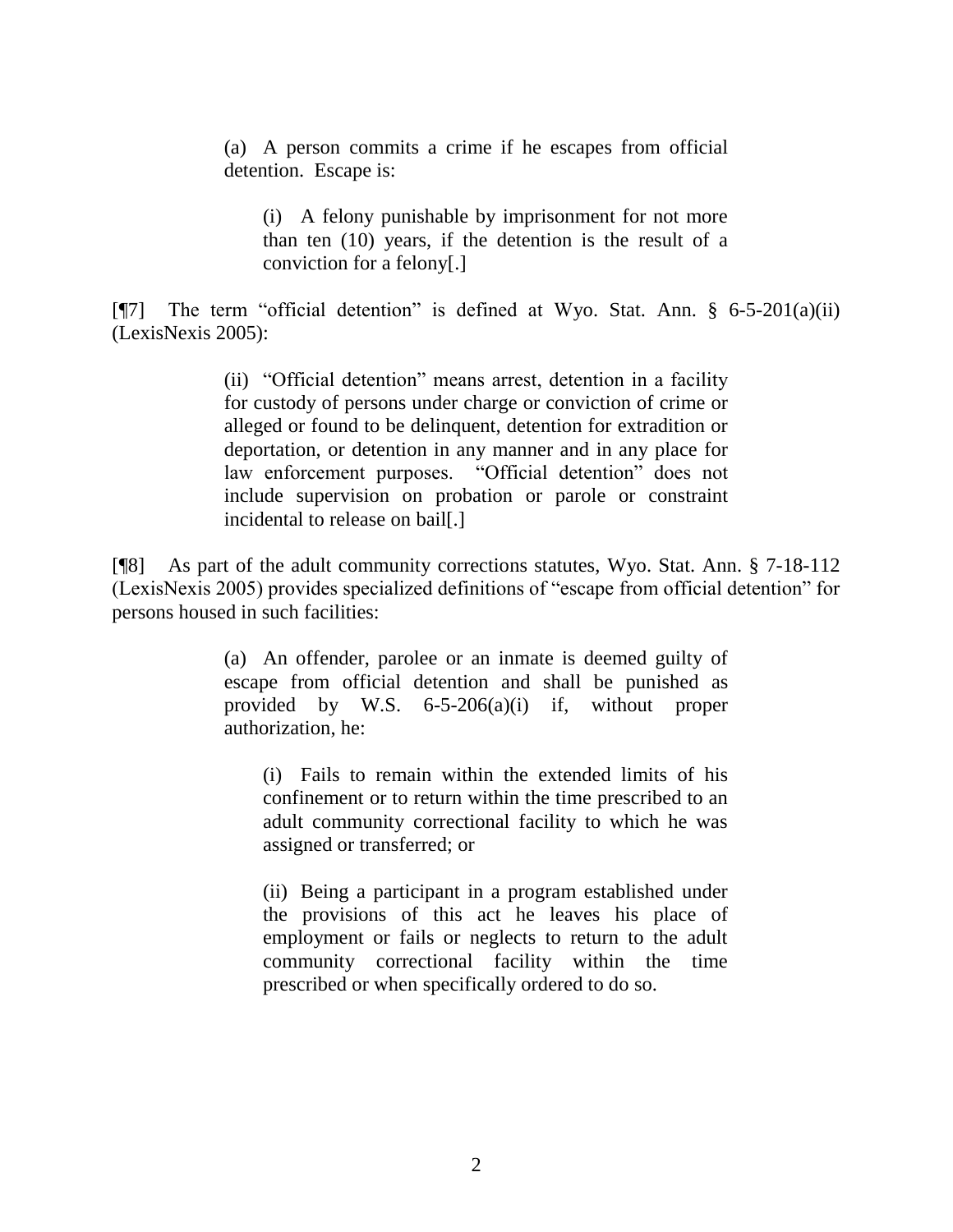#### **DISCUSSION**

## *Whether the jury was misinformed about the mens rea element of escape?*

[¶9] We have a well-established standard for the review of jury instructions, which standard incorporates the test to be applied when there was no trial objection:

> Jury instructions should inform the jurors concerning the applicable law so that they can apply that law to their findings with respect to the material facts, instructions should be written with the particular facts and legal theories of each case in mind and often differ from case to case since any one of several instructional options may be legally correct, a failure to give an instruction on an essential element of a criminal offense is fundamental error, as is a confusing or misleading instruction, and the test of whether a jury has been properly instructed on the necessary elements of a crime is whether the instructions leave no doubt as to the circumstances under which the crime can be found to have been committed.

*Mueller v. State*, 2001 WY 134, ¶ 9, 36 P.3d 1151, 1155 (Wyo.2001) (citing *Schmidt v. State*, 2001 WY 73, ¶ 23, 29 P.3d 76, 83 (Wyo.2001) and *Metzger v. State*, 4 P.3d 901, 908 (Wyo.2000)). We analyze jury instructions as a whole and do not single out individual instructions or parts thereof. *Ogden v. State*, 2001 WY 109, ¶ 8, 34 P.3d 271, 274 (Wyo.2001). We give trial courts great latitude in instructing juries and "will not find reversible error in the jury instructions as long as the instructions correctly state the law and the entire set of instructions sufficiently covers the issues which were presented at the trial."" *Id.* (quoting *Harris v. State*, 933 P.2d 1114, 1126 (Wyo.1997)). *Brown v. State*, 2002 WY 61, ¶ 9, 44 P.3d 97, ¶ 9 (Wyo.2002).

Finally, we have indicated that when an appellant does not object at trial to the jury instructions, or request that a certain instruction be included, our review of this issue follows our plain error standard:

> First, the record must clearly present the incident alleged to be error. Second, appellant must demonstrate that a clear and unequivocal rule of law was violated in a clear and obvious,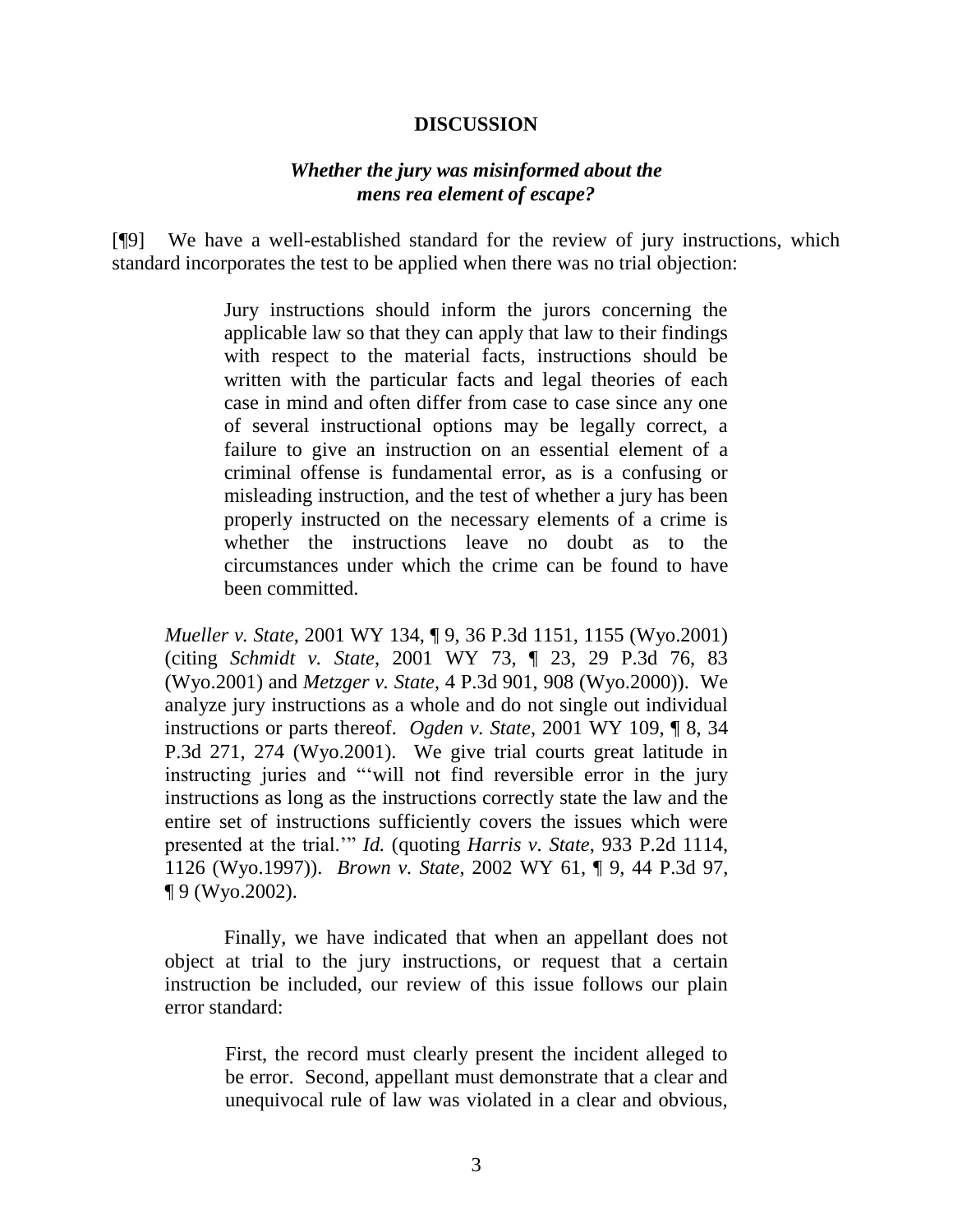not merely arguable, way. Last, appellant must prove that he was denied a substantial right resulting in material prejudice against him.

*Ogden v. State*, 2001 WY 109, ¶ 9, 34 P.3d 271, ¶ 9 (Wyo.2002) (quoting *In Interest of CB*, 749 P.2d 267, 268-69 (Wyo.1988)); *see also Brown*, ¶ 10.

*Leyva v. State*, 2005 WY 22, ¶ 8, 106 P.3d 873, 876 (Wyo. 2005).

[¶10] The appellant did not object at trial to the jury instructions that were given, and did not offer any additional instructions. Therefore, we review this issue under our plain error standard. Succinctly stated, the appellant now contends that plain error occurred here because the district court failed to instruct the jury on an essential element of the crime—intent—which is a fundamental error requiring reversal. *See Compton v. State*, 931 P.2d 936, 940 (Wyo. 1997).

[¶11] Nine instructions were read to the jury, two of which bear upon this issue. Instruction No. 2, in pertinent part, set forth the elements of the charged crime:

- 1. On or about July 3, 2004.
- 2. In Laramie County, Wyoming.
- 3. The Defendant, Brian Seymore.
- 4. Escaped from official detention.

5. While being detained as the result of a conviction for a felony.

In turn, Instruction No. 3 defined the term "escape" in the context of an adult community correctional facility:

> A person placed at an adult community corrections facility is deemed to have escaped from that facility if, without proper authorization, the person fails to return to the facility within the time prescribed. The Frontier Corrections facility at which Mr. Seymore was placed is an adult community corrections facility.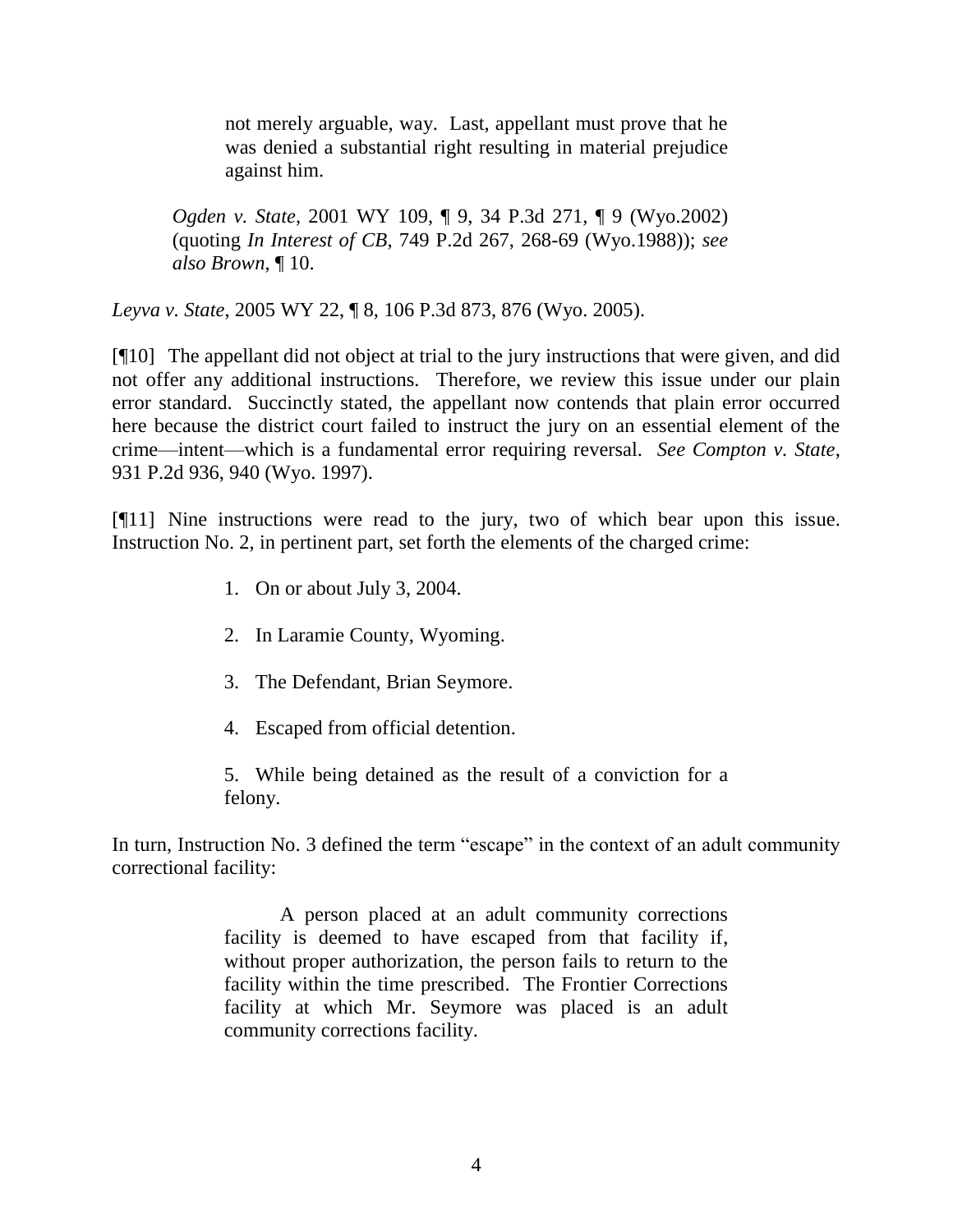The parties have stipulated that Mr. Seymore was placed by the District Court at Frontier Corrections facility as a result of his conviction for a felony offense.

[¶12] All first-year law students are taught that, as a general rule, every crime must contain two elements: an *actus reus* and a *mens rea*. Those terms are defined in *Black's Law Dictionary* 39 and 1006 (8th ed. 2004), respectively, as follows:

> [The] *actus reus* [is] the wrongful deed that comprises the physical components of a crime and that generally must be coupled with *mens rea* to establish criminal liability; a forbidden act <the *actus reus* for theft is the taking of or unlawful control over property without the owner's consent>. -- Also termed *deed of crime; overt act.*

> *Mens rea* [is] the state of mind that the prosecution, to secure a conviction, must prove that a defendant had when committing a crime; criminal intent or recklessness <the *mens rea* for theft is the intent to deprive the rightful owner of the property>. *Mens rea* is the second of two essential elements of every crime at common law, the other being the *actus reus*. -- Also termed *mental element; criminal intent; guilty mind.*

*See, e.g.*, *Lopez v. State*, 2004 WY 28, ¶ 19, 86 P.3d 851, 858 (Wyo. 2004) (malice as the *mens rea* element of second-degree murder); *Keats v. State*, 2003 WY 19, ¶ 28, 64 P.3d 104, 113 (Wyo. 2003) (malice as the *mens rea* element of first-degree arson); *Mitchell v. State*, 865 P.2d 591, 596, 599 (Wyo. 1993) (physical intrusion as the *actus reus* and sexual arousal, gratification or abuse as the *mens rea* of second-degree sexual assault); and *Mondello v. State*, 843 P.2d 1152, 1163 (Wyo. 1992) (agreement as the *actus reus* in conspiracy).

[¶13] In his brief, the appellant contends not only that the jury should have been instructed as to a *mens rea* element, but that it should have been instructed that escape is a "specific intent" crime. Not too long ago, we addressed the historical attempt to distinguish between "specific intent" and "general intent" crimes:

> Appellant's claimed "logical impossibility" arises from the "intent" elements of these respective statutes. In the past, crimes have commonly been categorized by whether they require a "specific intent" or a "general intent." For many years, Wyoming had several pattern jury instructions defining and explaining the two terms, and yet, the differences between the concepts were not always readily discernible.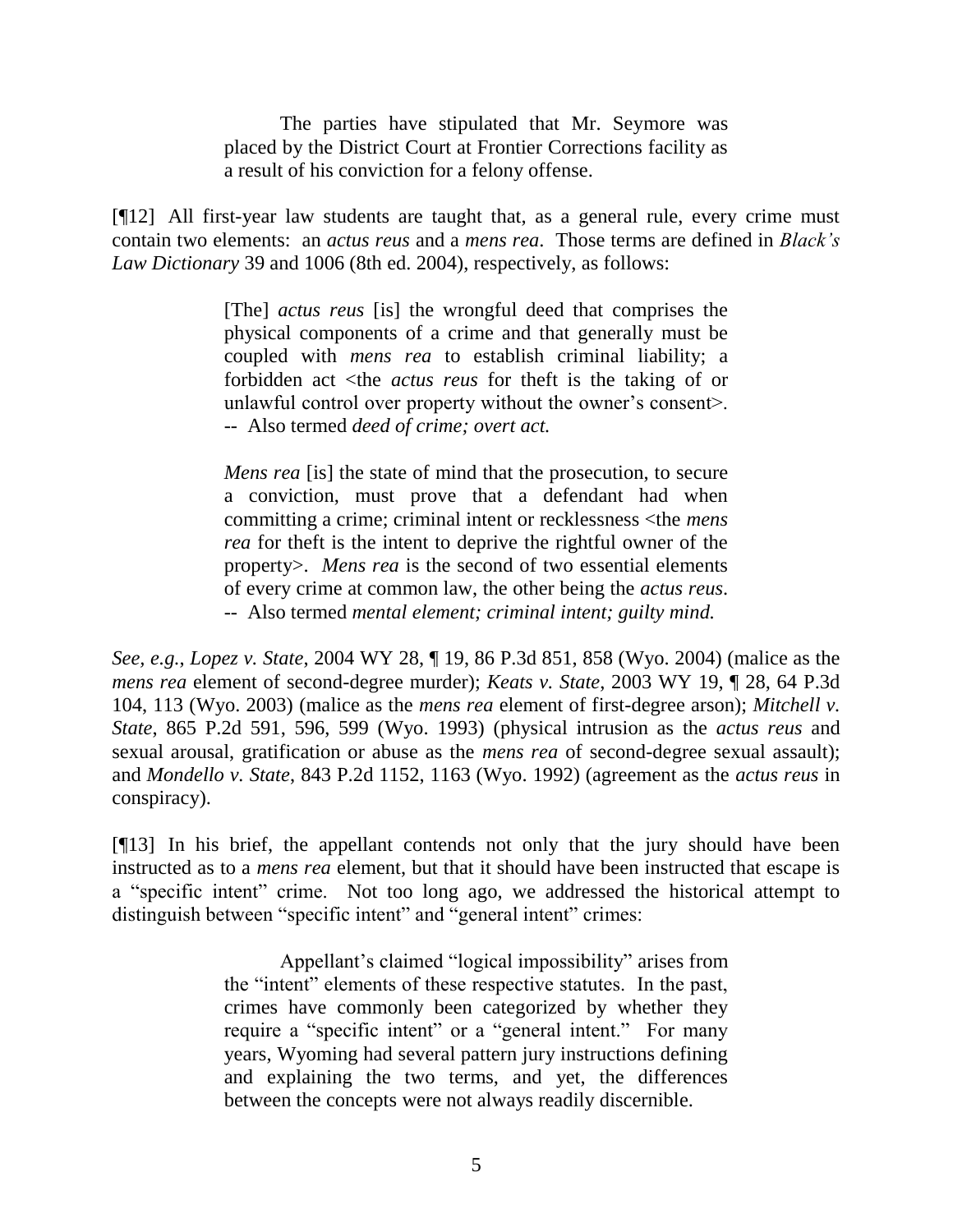Realizing that the distinction between a specific intent crime and a general intent crime is apparently troublesome, we can perhaps clarify it by stating it in a somewhat different way. When the statute sets out the offense with only a description of the particular unlawful act, without reference to intent to do a further act or achieve a future consequence, the trial judge asks the jury whether the defendant intended to do the outlawed act. Such intention is general intent. When the statutory definition of the crime refers to an intent to do some further act or attain some additional consequence, the offense is considered to be a specific intent crime and then that question must be asked of the jury.

*Dorador v. State*, 573 P.2d 839, 843 (Wyo.1978). Following that logic, an "attempt" is a "specific intent" crime in that the attempt statute requires that one act with the intent to commit the object crime. On the other hand, we have held that second-degree murder is a general intent crime, because it requires proof only that the act was done voluntarily or deliberately, not that there was a specific intent to kill. *Bouwkamp v. State*, 833 P.2d 486, 493 (Wyo.1992); *Ramos v. State*, 806 P.2d 822, 830 (Wyo.1991).

We have acknowledged a trend in the law to dispense with the pattern jury instructions defining and explaining intent due to their "vagueness and general failure to enlighten juries.‖ *Compton v. State*, 931 P.2d 936, 941 (Wyo.1997). Instead, juries should be instructed as to the appropriate intent that is an element of the particular crime; "it is more important that the jury understand what exactly they [are required] to determine." *Id.* This is consonant with our recent holding that "the test of whether a jury has been properly instructed on the necessary elements of a crime is whether the instructions leave no doubt as to the circumstances under which the crime can be found to have been committed.‖ *Mueller v. State*, 2001 WY 134, ¶ 9, 36 P.3d 1151, 1155 (Wyo.2001). The point is that attempting formally to distinguish between specific intent and general intent, beyond the substantive elements of the crime, may not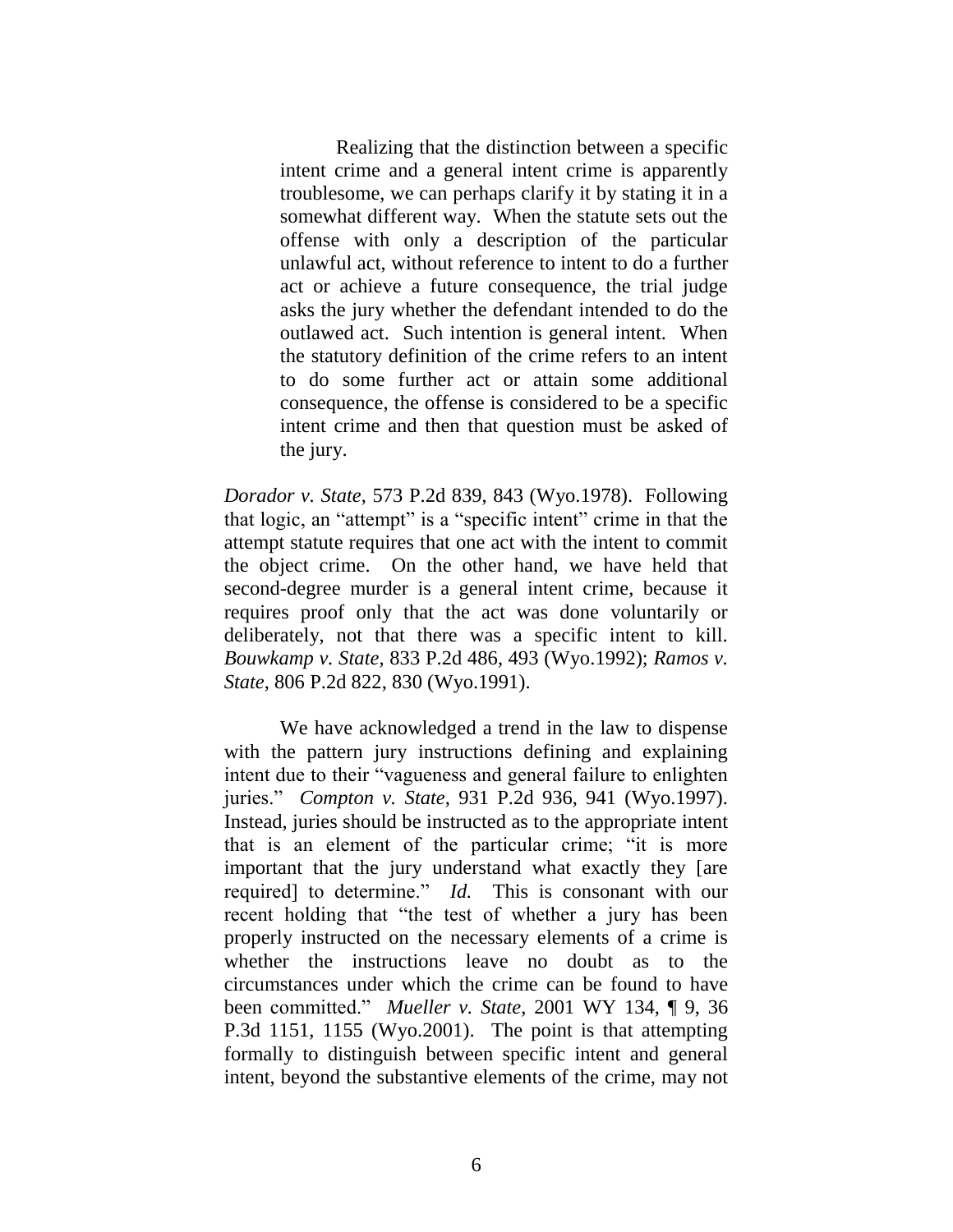be the surest way to define the nature of the intent that must be proven.

*Reilly v. State*, 2002 WY 156, ¶¶ 8-9, 55 P.3d 1259, 1262-63 (Wyo. 2002) (footnote omitted.).

[¶14] It is the appellant's argument that the specific intent element of escape is that a defendant must have specifically intended to "evade the due course of justice" by "avoiding confinement." We cannot, however, find any indication in Wyo. Stat. Ann. § 6-5-206(a)(i) or Wyo. Stat. Ann. § 7-18-112 that the legislature intended there to be a specific intent element to the crime of escape, and we previously have said that escape is a general intent crime. *Slaughter v. State*, 629 P.2d 481, 483 (Wyo. 1981). Therefore, the appellant is not correct in arguing that the district court's failure was the failure to include a specific intent element in the instructions detailing the elements of the crime of escape.

[¶15] The fact that the appellant's argument misses the mark does not, however, fully answer the intent question. The instructions were inadequate, but for a different reason: ―even a general intent crime requires a showing that the prohibited conduct was undertaken voluntarily." *Rowe v. State*, 974 P.2d 937, 939 (Wyo. 1999) (*citing Crozier v. State*, 723 P.2d 42, 52 (Wyo. 1986)).The law of intent, as applied to the facts of this case, required the State to prove that the appellant *voluntarily* failed to return to FCS at the required time. Unfortunately, the jury was not instructed that it had to find the failure to return to have been voluntary. Without voluntary conduct, there is no *mens rea.* No crime has been committed, for instance, if an adult community corrections resident fails to return to the facility because of disabling injuries suffered in an automobile accident or a natural calamity. As we stated in *Reilly*, quoting from *Dorador*, "[w]hen the statute sets out the offense with only a description of the particular unlawful act, without reference to intent to do a further act or achieve a future consequence, *the trial judge asks the jury whether the defendant intended to do the outlawed act.*" *Reilly, 2002 WY 156,* 18, 55 P.3d at 1262 (quoting *Dorador v. State*, 573 P.2d 839, 843 (Wyo. 1978)) (emphasis added). That was not done in this case, and we have repeatedly stated that it is fundamental error requiring reversal for a trial court to fail to instruct on an essential element of the charged crime. *Leyva*, 2005 WY 22, ¶ 8, 106 P.3d at 876; *Lapp v. State*, 2004 WY 142, ¶ 10, 100 P.3d 862, 865 (Wyo. 2004); *Mueller v. State*, 2001 WY 134, ¶ 9, 36 P.3d 1151, 1155 (Wyo. 2001); and *Compton*, 931 P.2d at 940.

#### *Whether the prosecutor committed misconduct?*

[¶16] Even though our determination of the first issue requires reversal, we will discuss this second issue to restate important legal principles and to make sure the same mistakes are not made if the matter is re-tried.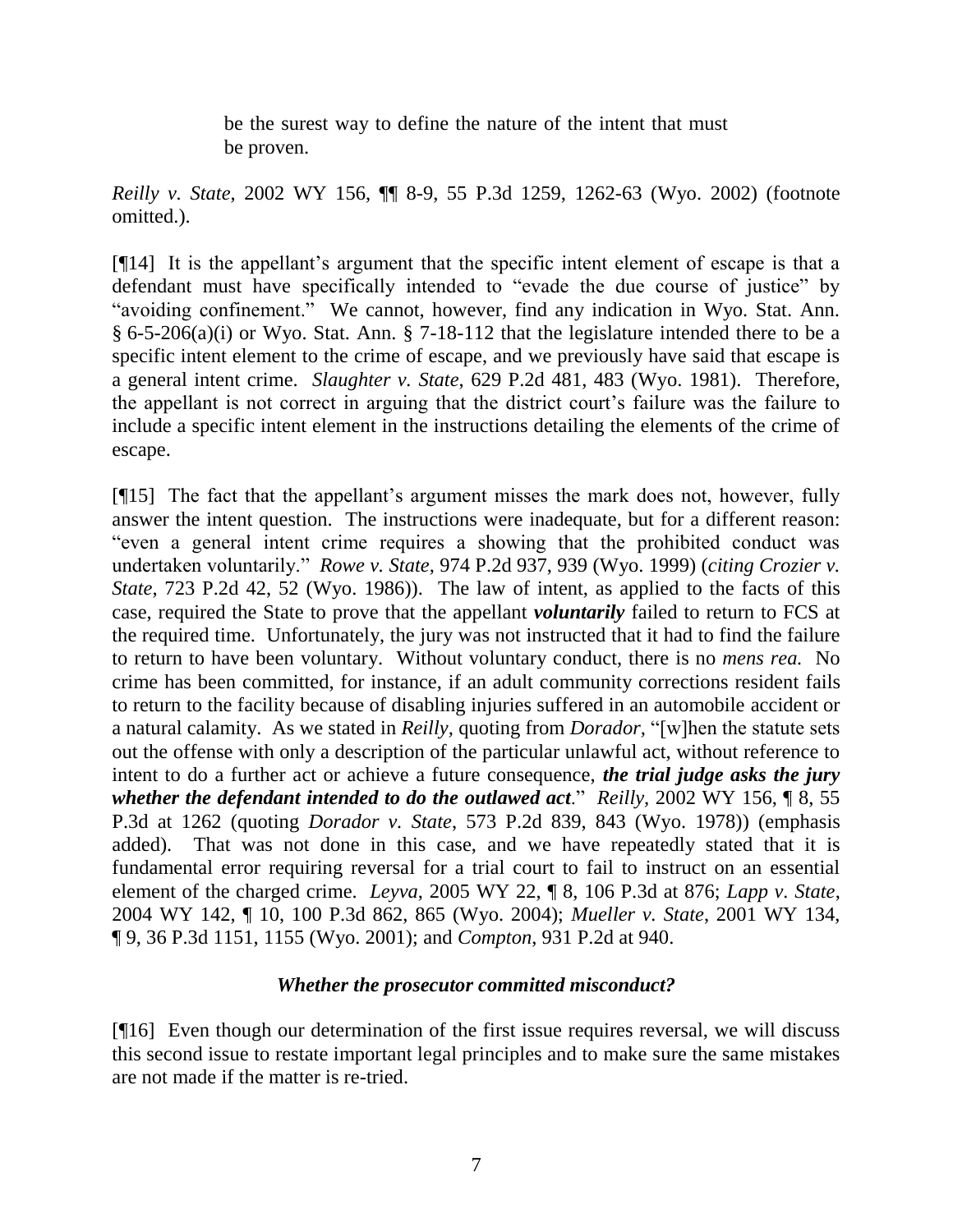[¶17] Our standard for the review of claims of prosecutorial misconduct is well settled:

Where there has been an objection below, claims of prosecutorial misconduct are reviewed under a harmless error standard:

> Wyoming Rule of Appellate Procedure 9.04 states that "any error, defect, irregularity or variance which does not affect substantial rights shall be disregarded by the reviewing court." Wyoming Rule of Criminal Procedure 52(a) and Wyoming Rule of Evidence 103(a) contain similar provisions. The test for harmless error is as follows:

> > ―An error is harmful if there is a reasonable possibility that the verdict might have been more favorable to the defendant if the error had never occurred. To demonstrate harmful error, the defendant must show prejudice under ‗circumstances which manifest inherent unfairness and injustice or conduct which offends the public sense of fair play."

*Condra v. State*, 2004 WY 131, ¶ 7, 100 P.3d 386, 389 (Wyo.2004) (*quoting Dysthe v. State*, 2003 WY 20, ¶ 10, 63 P.3d 875, 881 (Wyo.2003)). Where there has not been an objection below, claims of prosecutorial misconduct are reviewed under the plain error standard set forth earlier herein. *Condra*, 2004 WY 131, ¶ 6, 100 P.3d at 389.

We decide claims of prosecutorial misconduct by reference to the entire record, and where the claim is one of improper argument, we consider it in the context of the entire argument. *Law* [*v. State*], 2004 WY 111, ¶ 12, 98 P.3d [181,] 191 [(Wyo.2004)]. We are reluctant to find plain error in a closing argument "lest the trial court becomes required to control argument because opposing counsel does not object." *Belden v. State*, 2003 WY 89, ¶ 38, 73 P.3d 1041, 1087 (Wyo.2003), *cert. denied,* 540 U.S. 1165, 124 S.Ct. 1179, 157 L.Ed.2d 1212 (2004) (*quoting James v. State*, 888 P.2d 200,  $207$  (Wyo.1994)). The question is whether, "based on the entire record, a reasonable possibility exists that, in the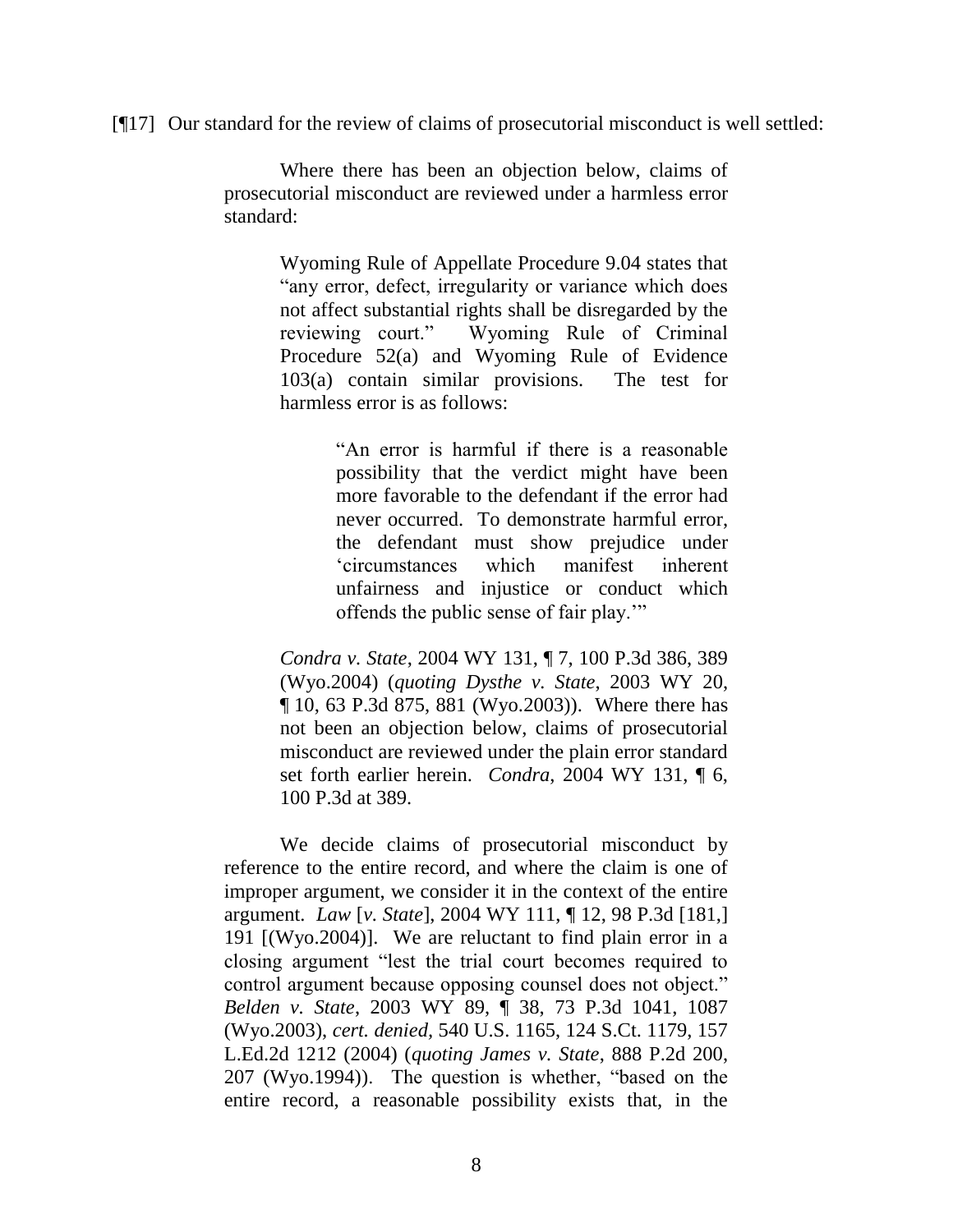absence of the error, the verdict might have been more favorable to the accused." *Lopez v. State*, 2004 WY 103, ¶ 56, 98 P.3d 143, 157 (Wyo.2004). ―The burden of establishing prosecutorial misconduct rests upon the appellant who raises the issue." *Lancaster v. State*, 2002 WY 45, 1 32, 43 P.3d 80, 94 (Wyo.2002).

*Butcher v. State*, 2005 WY 146, ¶ 38, 123 P.3d 543, 554 (Wyo. 2005).

[¶18] The appellant identifies nine alleged acts of prosecutorial misconduct, the cumulative effect of which allegedly denied to appellant a fair trial:

1. During *voir dire*, the prosecutor asked the panel, "[c]an we agree that, in my role as a prosecutor, that part of my job is to present the evidence, which *I think* tends to show Mr. Seymore guilty of a crime?" (Emphasis added.) This comment drew an objection from defense counsel and, during a bench conference, the prosecutor agreed that his phrasing was improper and offered to rephrase the statement. He then did so, as follows:

> Can you agree that as a prosecutor, it would be my job to present the evidence that tends to show Mr. Seymore guilty, and [defense counsel's] job, as the attorney for Mr. Seymore, is to present whatever evidence tends to show him not guilty, and then your job will be to determine the wheat from the chaff?

> Where I'm going with that is, can we agree those are the roles? If the defense has evidence they want you to consider in deciding this case, then they should put it to you. They should bring it to your attention. They should bring it to court and show it to you, or have someone testify about it, that it's not the State's role to present that evidence to you.

Although there was no trial objection to the rephrased question, the appellant now relies upon *Moe v. State*, 2005 WY 58, ¶ 21, 110 P.3d 1206, 1214 (Wyo. 2005)<sup>2</sup>, cert. denied, 126 S.Ct. 1633 (2006), for the proposition that it is always improper for a prosecutor personally to vouch for the credibility of the state's evidence:

<sup>2</sup> This writer feels compelled to note that, in the appellant's brief, the citation to *Moe* contained no paragraph number and no page number, and did not show that the language quoted from *Dysthe* was a quotation. The failure to provide pinpoint cites occurred repeatedly throughout the brief.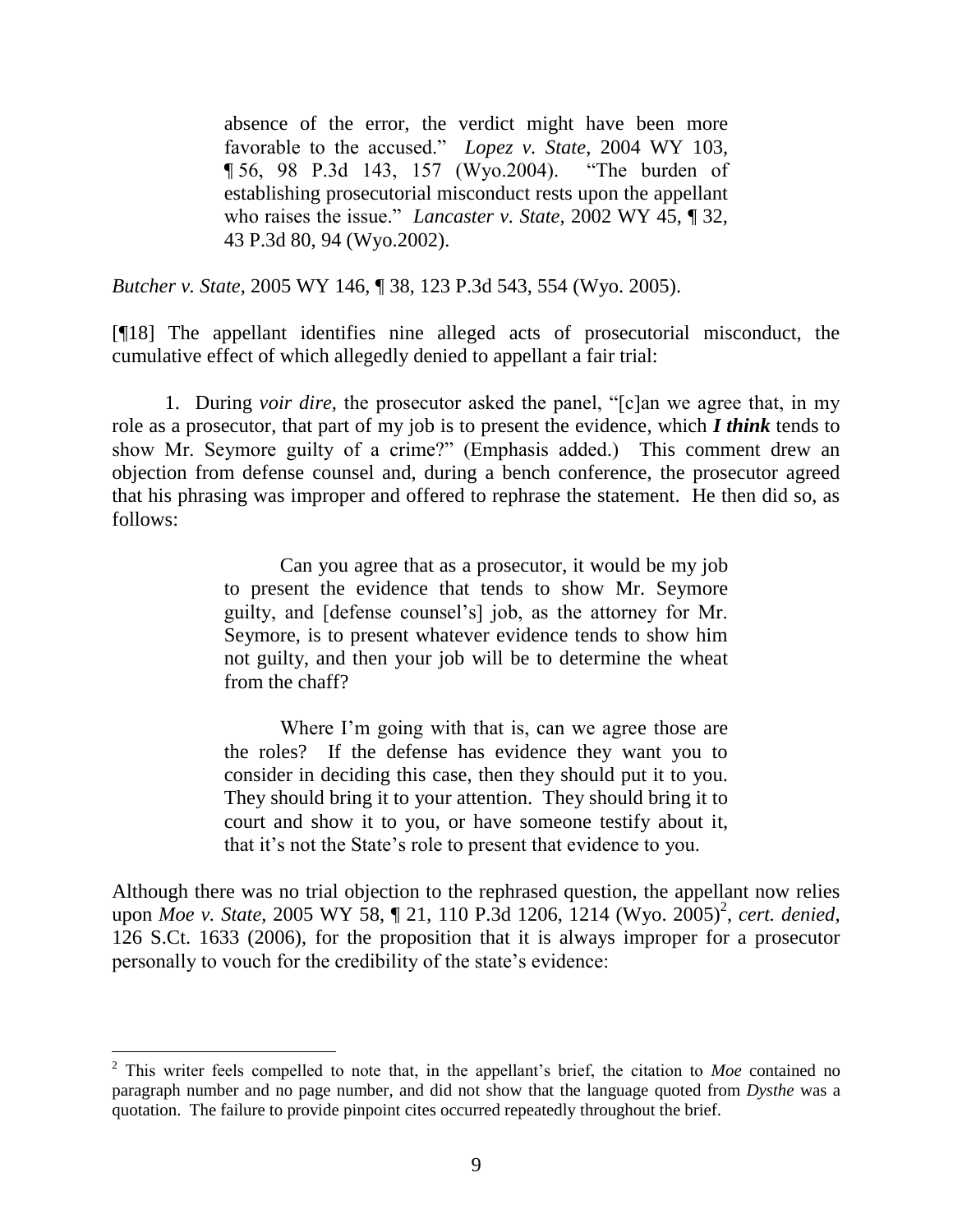The rationale for this rule has been stated as follows:

When the prosecutor asserts his credibility or personal belief, an additional factor is injected into the case. This additional factor is that counsel may be perceived by the jury as an authority whose opinion carries greater weight than their own opinion; that members of the jury might be persuaded not by the evidence, but rather by a perception that counsel's opinions are correct because of his position as prosecutor, an important state official entrusted with enforcing the criminal laws of a sovereign state. While the prosecutor is expected to be an advocate, he may not exploit his position to induce a jury to disregard the evidence or misapply the law.

[*Dysthe v. State*, 2003 WY 20, ¶ 29, 63 P.3d 875, 886 (Wyo. 2003)]. *See also Mazurek* [*v. State*, 10 P.3d 531,] 542 [(Wyo. 2000)]. ("[I]t is unprofessional conduct for the prosecutor to express his or her personal belief or opinion as to the truth or falsity of any testimony or evidence of the guilt of the defendant.").

2. The prosecutor's rephrasing of his "I think" question made the situation worse because he then misstated the law as to the burden of proof by adding the statement as to defense counsel's duty to bring exculpatory evidence into court. The appellant cites *White v. State*, 2003 WY 163, ¶ 24, 80 P.3d 642, 653 (Wyo. 2003), and *Lane*, 12 P.3d at 1066, for the dual propositions that the burden of proof in a criminal case never shifts from the State to the defendant, and the defendant has no duty to present evidence.

3. During closing argument, the prosecutor resurrected his improper burdenshifting argument through the use of a demonstrative exhibit (not preserved in the record) that indicated evidence the prosecutor believed should have been brought before the jury by the appellant. Defense counsel's objection was overruled.

4. During *voir dire,* defense counsel objected to the prosecutor's question in regard to the State's burden of proof being "beyond a reasonable doubt," whether "we [can] all agree that does not mean beyond any doubt?" The appellant's trial counsel argued, and appellate counsel now argues that it is error to attempt to define the term "reasonable doubt." The appellant relies upon *Blakely v. State*, 542 P.2d 857, 861 (Wyo. 1975), wherein we confirmed the holding in *Cosco v. State*, 521 P.2d 1345, 1346 (Wyo. 1974) that no instruction defining "reasonable doubt" should be given, because the term is self explanatory. *See also Rivera v. State*, 987 P.2d 678, 681 (Wyo. 1999); *Collins v.*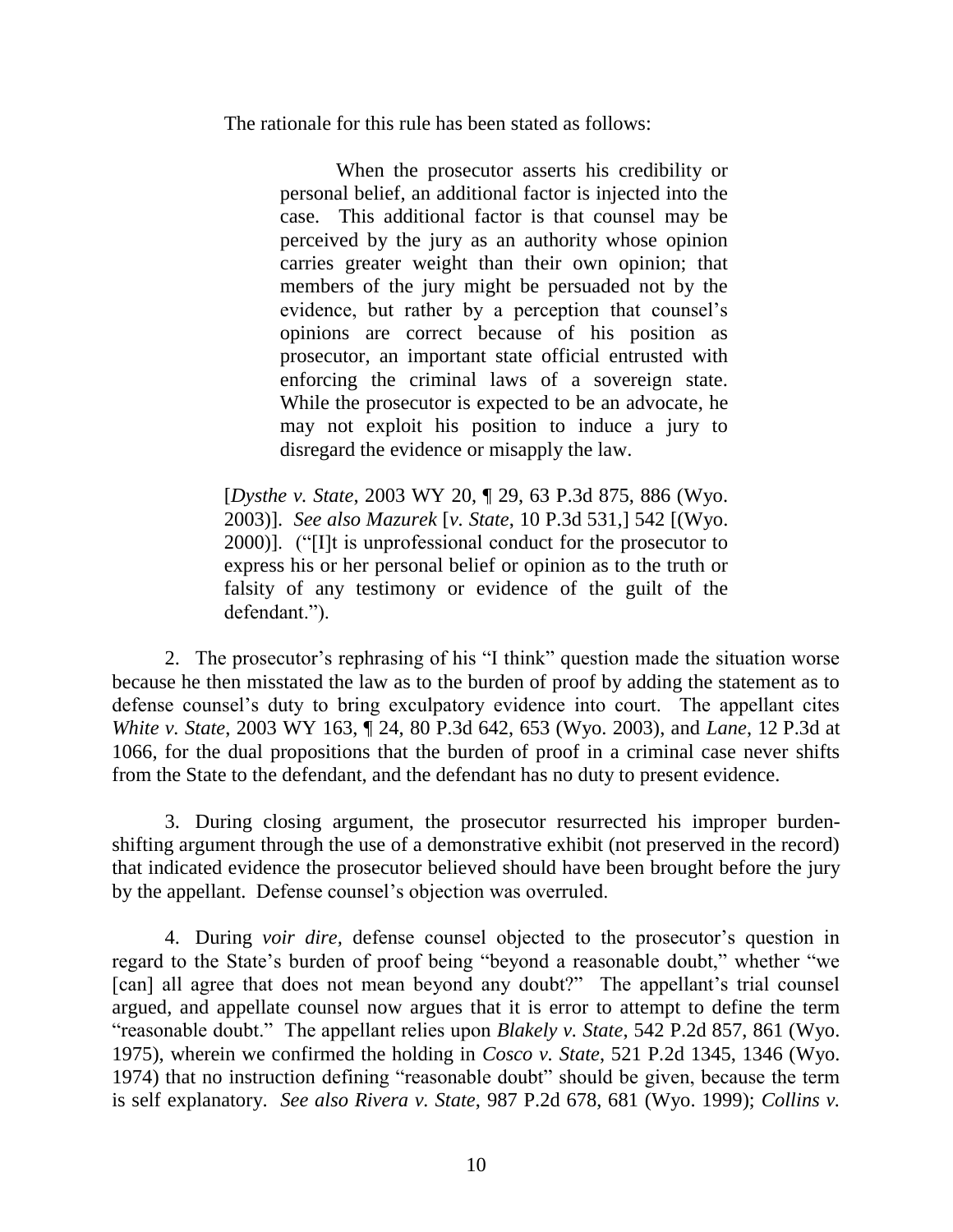*State*, 854 P.2d 688, 699 (Wyo. 1993); *Wells v. State*, 613 P.2d 201, 205 n.1 (Wyo. 1980); and *Bentley v. State*, 502 P.2d 203, 206 (Wyo. 1972).

5. The appellant's fifth alleged claim of prosecutorial misconduct concerns the first issue discussed in this opinion. During *voir dire*, defense counsel objected when the prosecutor told the jury panel that "[t]he State has to show you the who, the when, the where, and the what they did, but I don't have to show you why they did it. I don't have to show you what was going on in the mind  $-$ " The objection was overruled and the prosecutor went on to explain at considerable length why proof of the appellant's "mindset" was unnecessary. The appellant's argument that this constituted prosecutorial misconduct tracks his argument as to the first issue.

6. In discussing the concept of "escape" near the end of the State's *voir dire*, the prosecutor described movies he had seen wherein "Clint Eastwood or Steve McQueen [were] climbing the wire, tunneling out under the fence, guard towers, sirens, spotlight. You all can concede that the law will tell you it could be different than that. It doesn't have to be that extreme or dramatic." Defense counsel's objection that the prosecutor was making an argument on the law was sustained, but nothing further was said and the comments were not ordered to be stricken. The appellant contends that the statement was improper because it "went to the ultimate issue: was Mr. Seymore guilty of 'escape." *See Vargas-Rocha v. State*, 891 P.2d 763, 771 (Wyo. 1995); and *Saldana v. State*, 846 P.2d 604, 617 (Wyo. 1993), which, respectively, condemn a prosecutor or a witness giving an opinion as to the guilt of the defendant.

7. After outlining the State's evidence during his opening statement, the prosecutor concluded by saying, "It's that straightforward, folks. July of 2004, Brian Seymore walked away from the FCS program, walked away from justice, and now he's asking you to help him do it again." Defense counsel objected to the statement as being argument, but her objection was overruled. The appellant now contends not that the statement was argument, but that it "went to the ultimate issue."

8. The prosecutor failed to produce in discovery certain documents mentioned by State witnesses concerning courses the appellant had taken while at FCS. Defense counsel's objections as to the relevancy of the information and alleging the discovery failure both were sustained. The appellant's appellate complaint is that the State has an affirmative duty to disclose evidence favorable to a defendant. *See Kyles v. Whitley*, 514 U.S. 419, 434, 115 S.Ct. 1555, 1566, 131 L.Ed.2d 490 (1995); and *Giglio v. United States*, 405 U.S. 150, 154, 92 S.Ct. 763, 766, 31 L.Ed.2d 104 (1972).

9. The appellant's ninth allegation of prosecutorial misconduct, which involves numerous comments made by the prosecutor during closing argument, will be easier to follow if quoted verbatim rather than being paraphrased: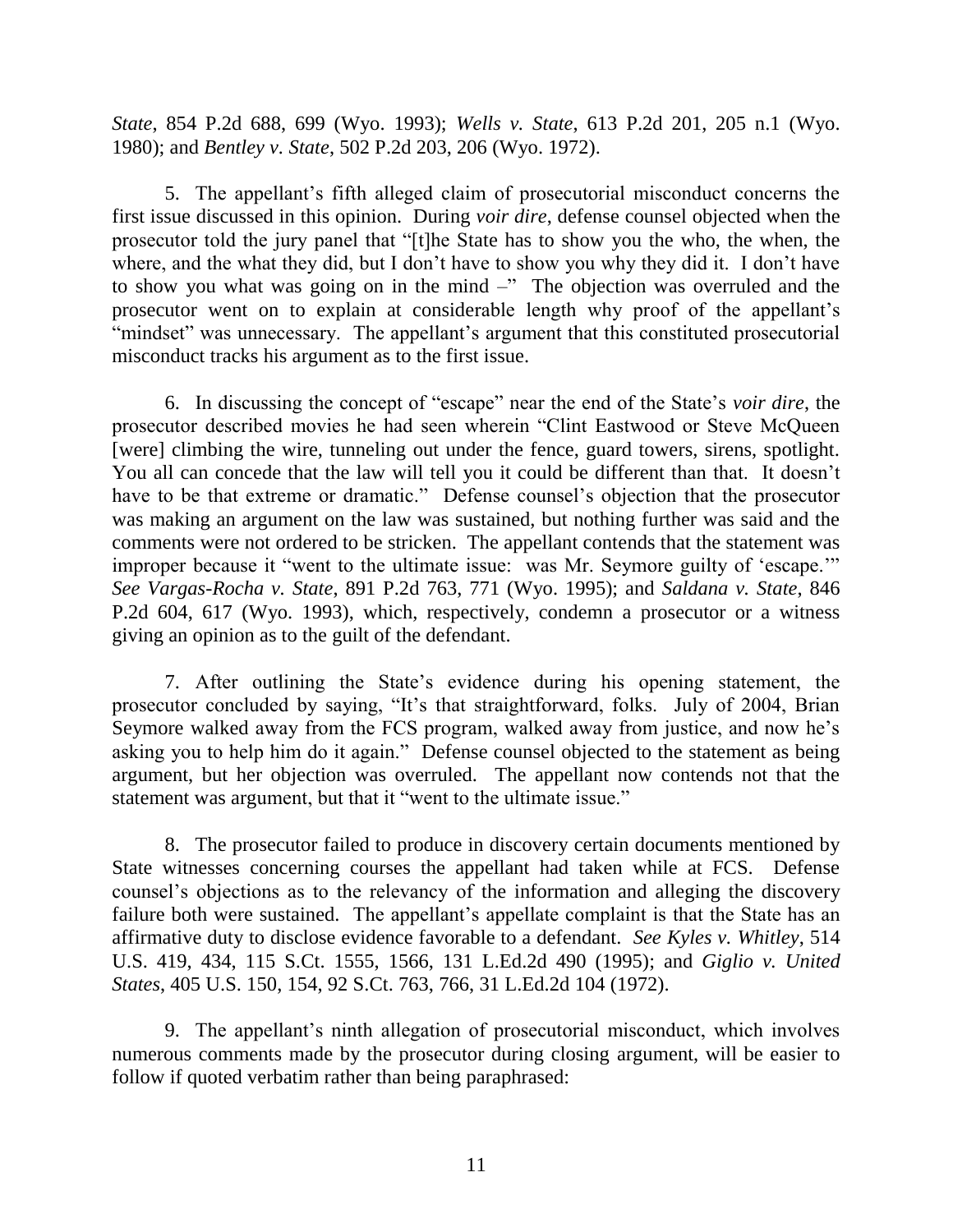In closing, the [prosecutor] argued that "the defense and the State agree on almost everything." He argued that "the only question is escape" and informed them that Instruction No. 3 provided that a person placed in an [adult community corrections] facility is 'deemed' to have escaped if, without proper authority, the person fails to return within the time prescribed. "It means, if you check out, and they tell you you have to be back by a certain time, the law says that's escape."

He went on to state that the facts were that the "defendant checked himself out, and he chose not to return." He asked, rhetorically, whether the defendant "regret(ted) that decision today as he sits in front of you? I'm sure he does, but does that change the fact that it happened? No." He explained that it was for the jury to "hold someone accountable, responsible for their actions. I know that's a tough decision to look at someone and say they did wrong, but that's what you agreed to do when you agreed to become part of this jury . . . look at the facts, apply the law, and hold someone accountable."

Without bothering to say that the "evidence showed" the following scene, the [prosecutor] simply told the jury "what happened" on the night in question. "... Mr. Seymore walked away from the FCS program. He walked away from a court order placing him at that program. Now he's hoping you will let him walk away from this court one more time by being swayed by sympathy or thinking it wasn't such a big crime, as they all go.  $\ldots$  I submit that it's your duty to find him guilty of the crime of escape as charged."

(Emphasis in original; citations omitted.) Specifically, the appellant then argues that it is reversible error for a prosecutor to tell a jury that it is the jury's duty to find the defendant guilty. *See United States v. Sanchez*, 176 F.3d 1214, 1224 (9th Cir. 1999); and *United States v. Polizzi*, 801 F.2d 1543, 1558 (9th Cir. 1986).

[¶19] Finally, the appellant contends that, even if this Court finds each instance of alleged prosecutorial misconduct to have been individually non-prejudicial, the doctrine of cumulative error requires reversal. *See Wilde v. State*, 2003 WY 93, ¶¶ 30-31, 74 P.3d 699,  $711-12$  (Wyo. 2003) ("the doctrine is, indeed, an available tool to address prosecutorial excess"). "Cumulative error" is defined at *Black's Law Dictionary* 582 (8th ed. 2004) as follows: "The prejudicial effect of two or more trial errors that may have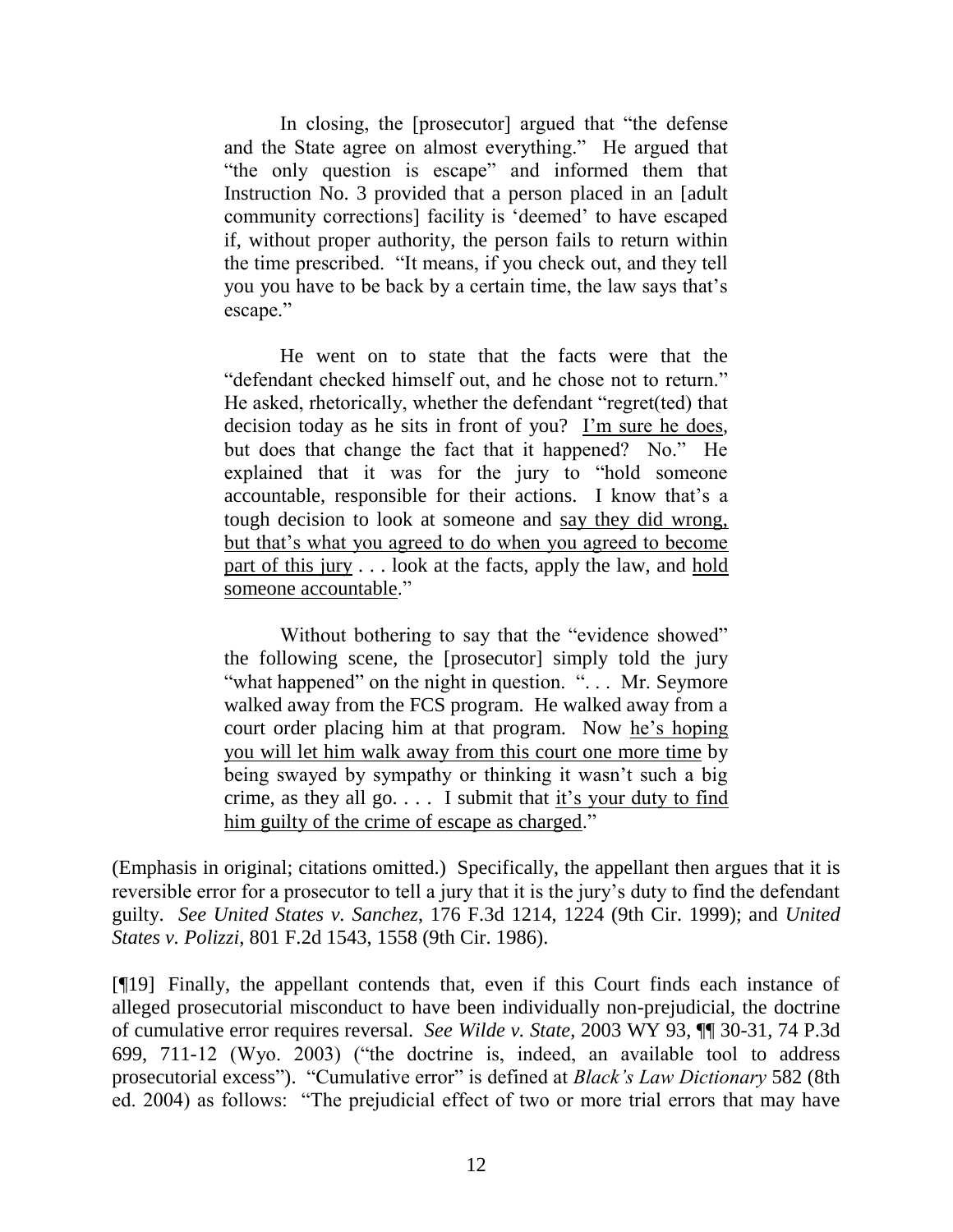been harmless individually. ● The cumulative effect of multiple harmless errors may amount to reversible error." This Court has considered cumulative error innumerable times. *See, e.g.*, *Hodges v. State*, 904 P.2d 334, 342 (Wyo. 1995). Seldom, however, have we reversed a conviction based upon the doctrine. *See, e.g.*, *Schmunk v. State*, 714 P.2d 724, 743 (Wyo. 1986); and *Browder v. State*, 639 P.2d 889, 895 (Wyo. 1982).

[¶20] A similar fate has almost always befallen the appellant who raises in this Court the issue of prosecutorial misconduct, despite specific rules against such misconduct. Timeand-time again, we have said that "prosecutorial misconduct has always been condemned in this state.‖ *Condra v. State*, 2004 WY 131, ¶ 5, 100 P.3d 386, 388 (Wyo. 2004); *see also Adams v. State*, 2005 WY 94, ¶ 18, 117 P.3d 1210, 1217 (Wyo. 2005); *Williams v. State*, 2002 WY 136, ¶ 21, 54 P.3d 248, 254 (Wyo. 2002); and *Wilks v. State*, 2002 WY 100, ¶ 26, 49 P.3d 975, 986 (Wyo. 2002). More specifically, we have said that prosecutors are not to inject into the trial their personal beliefs as to the credibility of the evidence. *Moe*, 2005 WY 58, ¶ 21, 110 P.3d at 1214; and *Lane*, 12 P.3d at 1065. We have also repeatedly said that prosecutors should not suggest that a defendant carries any burden of proof. *Id.* at 1066 (*citing Harper v. State*, 970 P.2d 400, 405 (Wyo. 1998)). And it is not appropriate for a prosecutor to argue to a jury that it is the jury's duty to convict the defendant. *Lafond v. State*, 2004 WY 51, ¶ 25, 89 P.3d 324, 332 (Wyo. 2004); *Burton v. State*, 2002 WY 71, ¶ 50, 46 P.3d 309, 321 (Wyo. 2002); s*ee also Sanchez*, 176 F.3d at 1224.

[¶21] Despite these repeated admonitions, prosecutors continue to test the waters by making statements and asking questions that cross the line, forcing this Court repeatedly to analyze an entire record for harmless error in the context of the whole case. In the instant case, we find that the cumulative effect of the following transgressions was prejudicial error in that we cannot be sure that the appellant was convicted just upon the evidence presented:

1. The prosecutor told the jury panel during *voir dire* that "I think" the evidence shows the appellant is guilty.

2. The prosecutor told the jury panel during *voir dire* and in closing argument that the defendant "should" bring any exculpatory evidence into court and present it to the jury.

3. The prosecutor told the jury panel during *voir dire* that the State did not have to prove any *mens rea* element of the crime.

4. The prosecutor told the jury panel during closing argument that, by becoming jurors, they had agreed to hold someone accountable.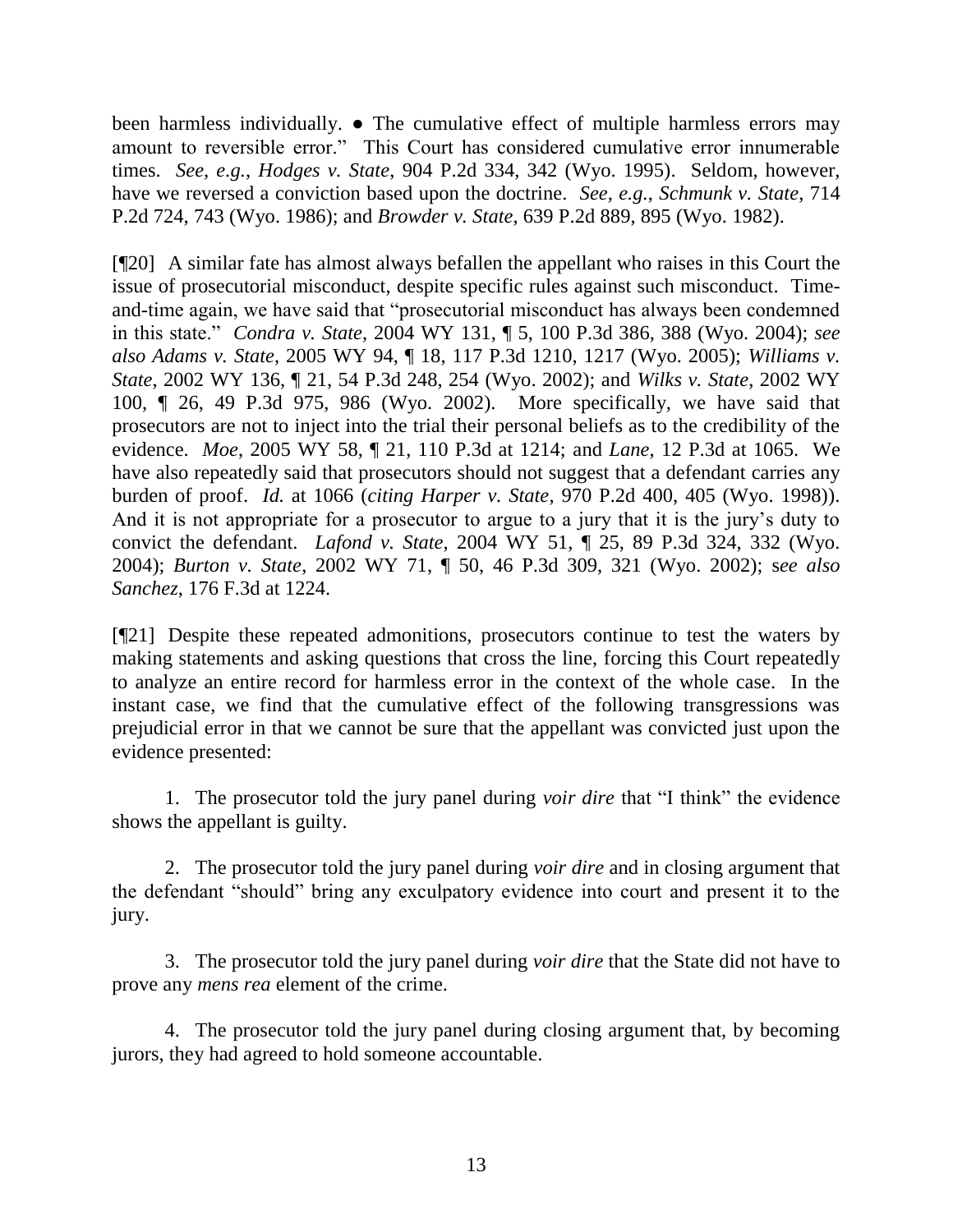5. The prosecutor told the jury panel during closing argument that "it's your duty" to find him guilty of the crime of escape as charged."

[¶22] Perhaps, as the State argues in its brief, we could search the record and find support for the conjecture that none of these comments prejudiced the appellant because of the strength of the evidence, or because there was no objection, or because there was an objection, or because of the context, or because defense counsel successfully countered the comment. However, we are convinced that the number and gravity of these errors require reversal. The cumulative effect of the instructional error and the prosecutor's misstatements in this case was a conviction that cannot be trusted because it was a conviction by a jury that *was not told* that it had to find the appellant had acted voluntarily, but *was told* that the prosecutor believed the appellant was guilty, that the appellant had a duty to bring in any exculpatory evidence, and that the jury had a duty to convict the appellant.

#### **CONCLUSION**

[¶23] We reverse and remand to the district court for a new trial because the jury was not properly instructed as to the *mens rea* element of the crime charged and because of the cumulative effect of several instances of prosecutorial misconduct.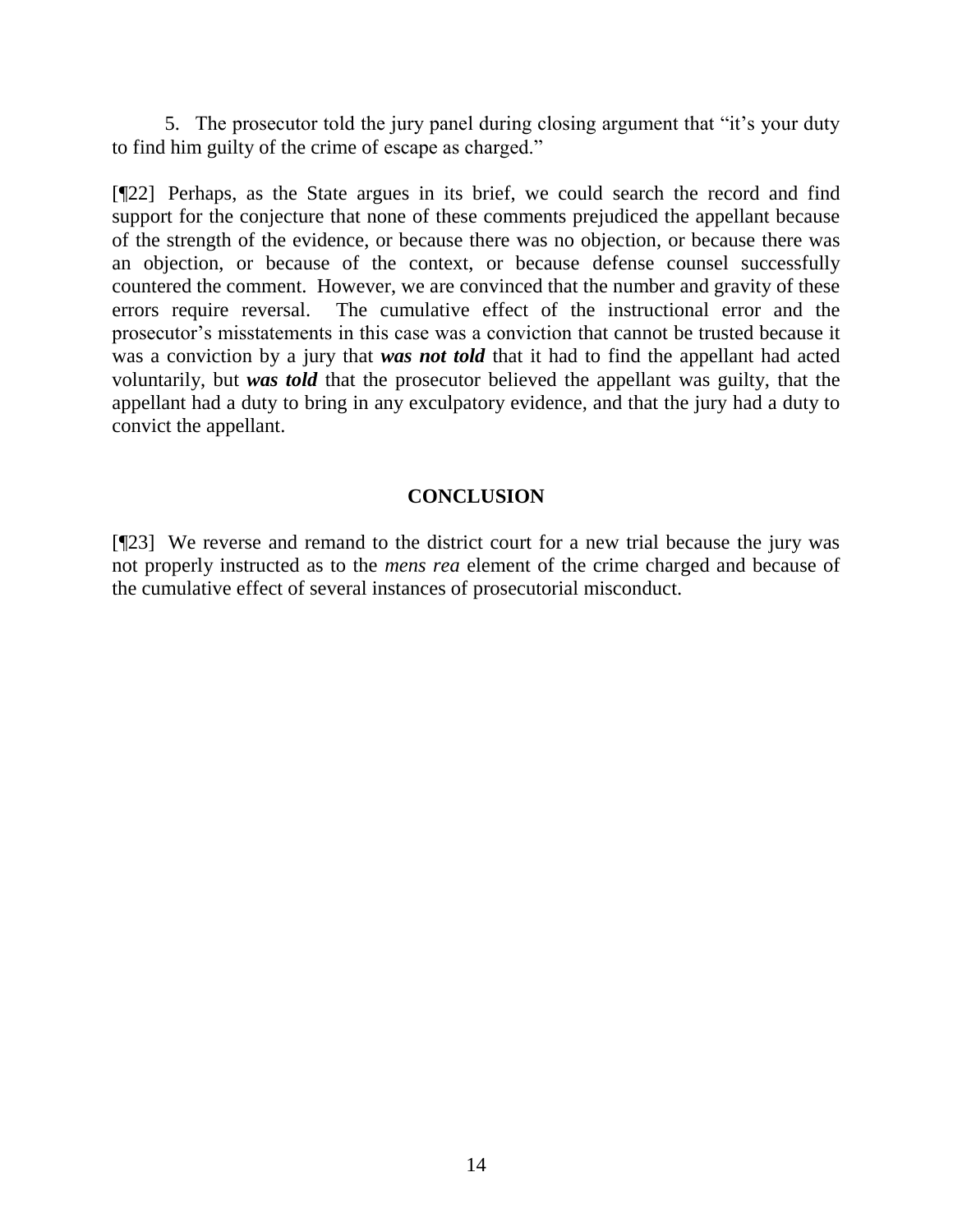## **GOLDEN**, Justice, dissenting.

[¶24] The majority opinion determines that mens rea is a required element of the offense of escape as charged and therefore it is reversible error if the jury is not instructed thereon. I fail to see such an element in the statute. To refresh – Seymore was charged under Wyo. Stat. Ann.  $\S$  6-5-206(a) which states that "[a] person commits a crime if he escapes from official detention." Clearly absent from the statute is a requirement of mens rea. The statute defines a strict liability crime. Had the Wyoming Legislature intended to make escape under this statute a general intent crime, it could have included a mens rea requirement as it did in Wyo. Stat. Ann. § 7-16-309, which defines an escape from a work release program to require an "intentional act." Because I find escape as defined by § 6-5-206 to be a strict liability crime, the jury instructions correctly excluded mens rea as an element of the crime.

[¶25] As for the prosecutor's statements, I have reviewed the trial transcript in its entirety. I find I must agree with Justice Hill. While some of the prosecutor's statements certainly are improper when read in isolation, when considered in the proper context and in the context of the entire record, as we must, the comments are not enough, in my estimation, to require reversal.